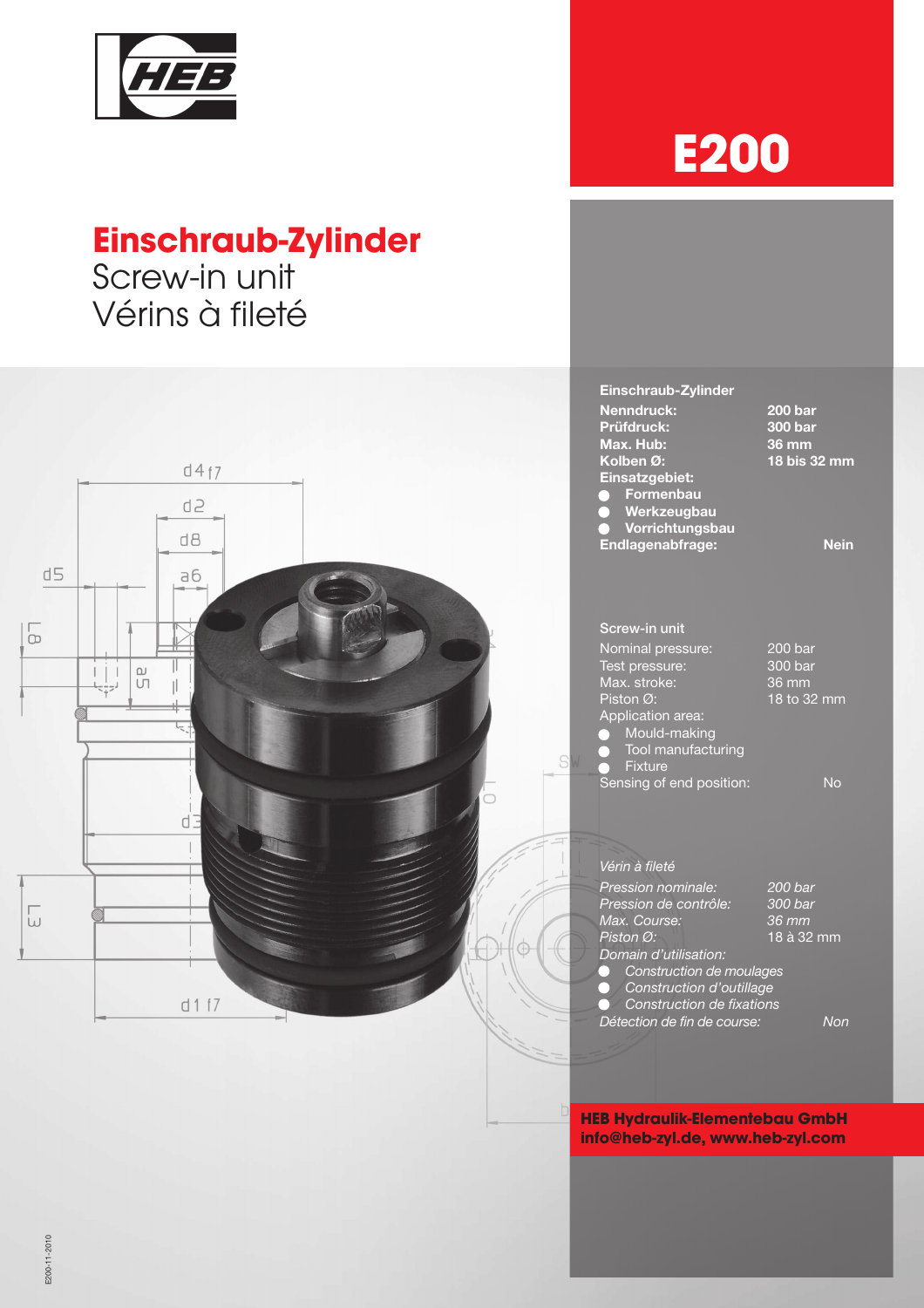## Einschraubzylinder / Screw-in unit / Vérins à fileté **E200**

Betriebsdruck max. 200 bar. Direkteinbau in Auswerferplatten zum Entformen (Spritzguss). Einbau in Spannwerkzeuge. Kolbendurchmesser: 18 mm, 25 mm und 32 mm. Standardhübe je nach Kolbendurchmesser: 6 mm, 12 mm, 24 mm und 36 mm bzw. Hübe nach Kundenwunsch. Doppelt wirkend.

Operating pressure max. 200 bar. Used directly in ejector plates to demold. Used in clamping tools. Piston diameter: 18 mm, 25 mm and 32 mm. Standard strokes according to piston diameter of 6 mm, 12 mm, 24 mm and 36 mm. Stroke as required, double acting.

Pression max. 200 bar. Montage sur panneau éjecteur. Montage sur serrage outillage. Diametre de piston: 18 mm, 25 mm et 32 mm. Courses standardisèes releve de diametre piston de 6 mm, 12 mm, 24 mm et 36 mm, course règlable, double effet.

### Sonderausstattungen Special equipments Equipements optionnels

• Hochhitzebeständige Dichtungen für Hydroflüssigkeiten der Typen H, HL, HLP - DIN 51524/51525 und Temperaturen ab +100°C bis +200°C. Heat-resistant seals for hydraulic fluid types H, HL, and HLP to DIN 51524/51525, and temperatures from +100°C to +200°C.

S5

Joints d'étanchéité hautement thermostables pour fluides hydrauliques des types H, HL, HLP - DIN 51524/51525 et des températures de +100°C à +200°C.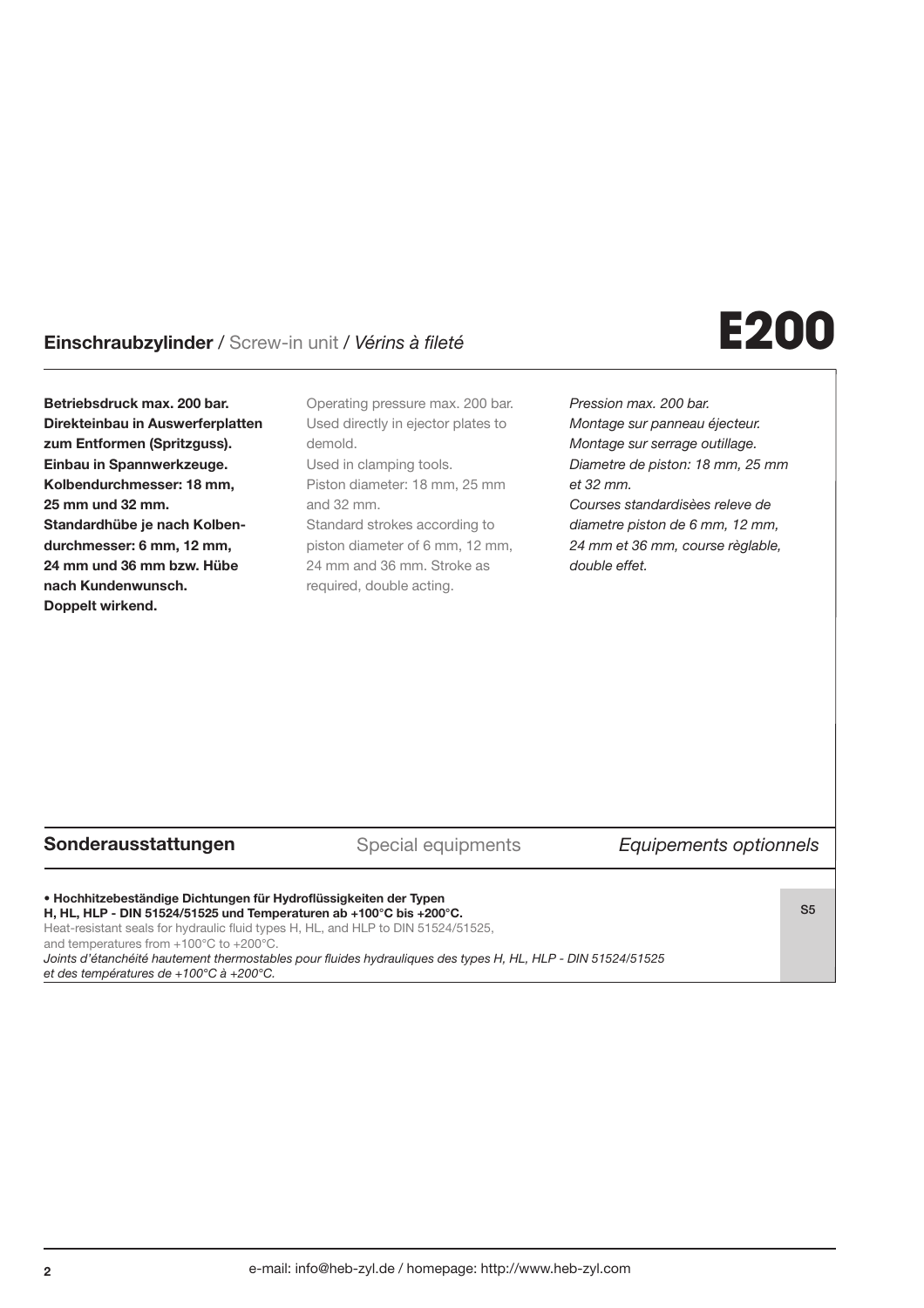

| Kolben - Ø / piston Ø / piston Ø                            | 18                | 25                    | 32                     |
|-------------------------------------------------------------|-------------------|-----------------------|------------------------|
|                                                             |                   |                       |                        |
| Druckkraft in kN (200bar) / compress. force / pression      | 5                 | 9,8                   | 16                     |
| Zugkraft in kN (200bar) / tensile force / force de traction | $\overline{4}$    | 7,5                   | $\overline{12}$        |
| Hub / stroke / course                                       | 6/12              | 12/24                 | 24/36                  |
|                                                             |                   |                       |                        |
| a6                                                          | M <sub>5</sub>    | M6                    | M <sub>8</sub>         |
| $\overline{d2}$                                             | 8                 | $\overline{12}$       | $\overline{16}$        |
| $\overline{d1}$                                             | Ø24               | $\overline{\omega}34$ | Ø46                    |
| $\overline{d6}$                                             | $\overline{10}$   | $\overline{14}$       | $\overline{18}$        |
| $\overline{d3}$                                             | M26x1             | M38x1                 | M50x1                  |
| $\overline{d4}$                                             | $\overline{027}$  | ø40                   | $\overline{\omega}$ 52 |
| <b>T1</b>                                                   | 15                | 15                    | 16                     |
| $\overline{12}$                                             | 25                | $\overline{31}$       | 45                     |
| <b>T3 (Hub1) (Hub2)</b>                                     | 33/39             | 40/52                 | 55/67                  |
|                                                             |                   |                       |                        |
| d <sub>5</sub>                                              | $\overline{03,2}$ | $\overline{04,5}$     | Ø4,5                   |
| $\overline{d8}$                                             |                   | 11,5                  | 15                     |
| $\overline{a4}$                                             | 5                 | 6                     | 6                      |
| a <sub>5</sub>                                              | 12                | 15                    | 20                     |
| $\overline{b1}$                                             | $\overline{22}$   | 30                    | 41                     |
|                                                             |                   |                       |                        |
| <b>L0 (Hub1) (Hub2)</b>                                     | 33/39             | 40/52                 | 55/67                  |
| L2                                                          | 14                |                       | 15,5                   |
|                                                             |                   | 14,5                  |                        |
| L3 (Hub1) (Hub2)                                            | 9/15              | 10/22                 | 11/23                  |
|                                                             |                   |                       |                        |
| L <sub>5</sub>                                              | 9                 | 11                    | 10,5                   |
| L6                                                          | 5,5               | 6                     | $\overline{7}$         |
| L7                                                          | 15,5              | 16                    | 17                     |
| L8                                                          | 3,5               | $\overline{5}$        | $\overline{5}$         |
| L9                                                          | 2,4               | 2,4                   | 2,4                    |
|                                                             |                   |                       |                        |
| $\overline{\mathsf{A}}$<br><b>SW</b>                        | Ø3                | $\overline{\omega}3$  | $\overline{\omega}3$   |
|                                                             | $\overline{7}$    | 10                    | $\overline{13}$        |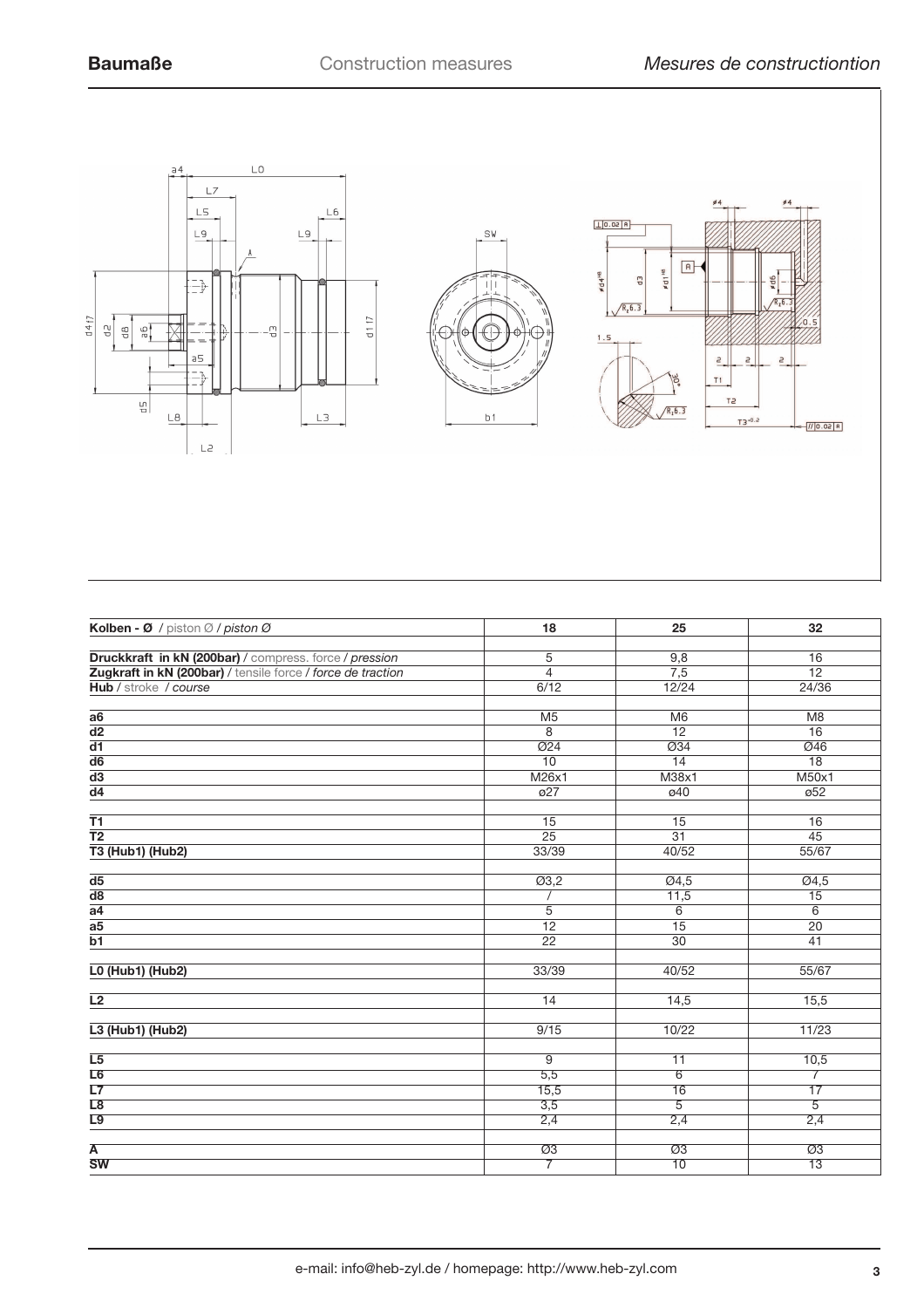## Einschraubzylinder / Screw-in unit / Vérins à fileté **E200**



Anhand der lieferbaren Befestigungsund Funktionsarten kann der gewünschte Zylindertyp gemäß folgendem Schlüssel festgelegt werden:

By means of the deliverable fixation systems and modes of operation the desired cylinder type can be fixed according to the following code:

Au moyen des modes de fixation et de fonctionnement livrables le type de cylindre désiré selon la clé suivante:



### **Bestellbeispiel** Example of order Exemple de commande

### E200 - 101 - 18 / 8 / 6 - 206 / M1 / S5

101 = Gewindebefestigung Kolben Ø 18 mm, Kolbenstangen Ø 8 mm, Hub 6 mm.

- 206 = doppeltwirkend
- M1 = Kolbenstangenende
- mit Innenengewinde

S5 = Hochhitzebeständige Dichtungen für Hydroflüssigkeiten der Typen H, HL, HLP –

DIN 51524/51525 und Temperaturen ab +100° C bis +200° C. (Sonderausstatung)

103 = flange in front Piston Ø 18 mm, Piston-rod Ø 8 mm, Stroke 6 mm.  $206$  = double acting  $M1 =$  Piston-rod end with internal thread  $S5 = High heat-resistant seats for hy$ draulic fluids type H, HL, HLP – DIN 51524/51525 and for temperatures from +100° C up to +200° C. (Special equipment)

103 = bride ronde au front Ø Piston 18 mm, Ø tige de piston 8 mm, Course 6 mm.  $206 = \hat{a}$  effet double  $M1 = Fin$  de la tige de piston avec filet interieur S5 = Garnitures réstistantes aux températures très élevées pour liquides type H, HL, HLP – DIN 51524/51525 et des températures de +100° C jusqu' à +200°C.

(Equipements speciaux)

### Änderungen vorbehalten.

Subject to change without notice. Modification resérvée.

### Achtung - Typenbezeichnung bzw. Ident.Nr. sowie Kom.Nr. bei Ersatzbeschaffung und Ersatzteilbezug unbedingt angeben.

Attention - In case of order and purchase of spare parts it is absolutely necessary to indicate the order specification or the number of identification as well as the commission number. Attention - En cas d'acquisition des éléments de rechange indiquer absolutement la référence de commande ou bien le numéro d'identification ainsi que le numéro de commission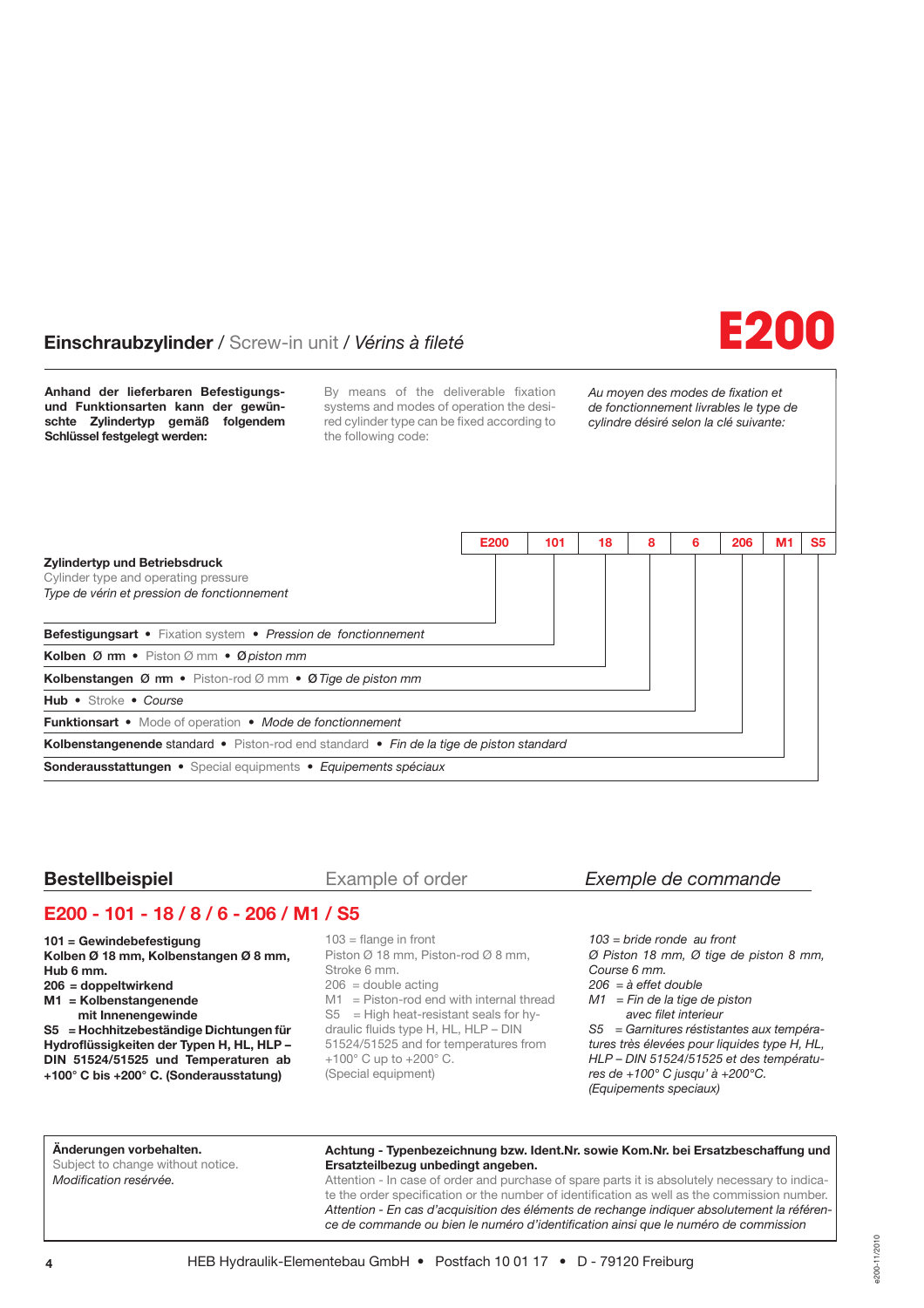

# **Einschraubzylinder**

Screw-in cylinder Vérin fileté



### Einschraub-Zylinder